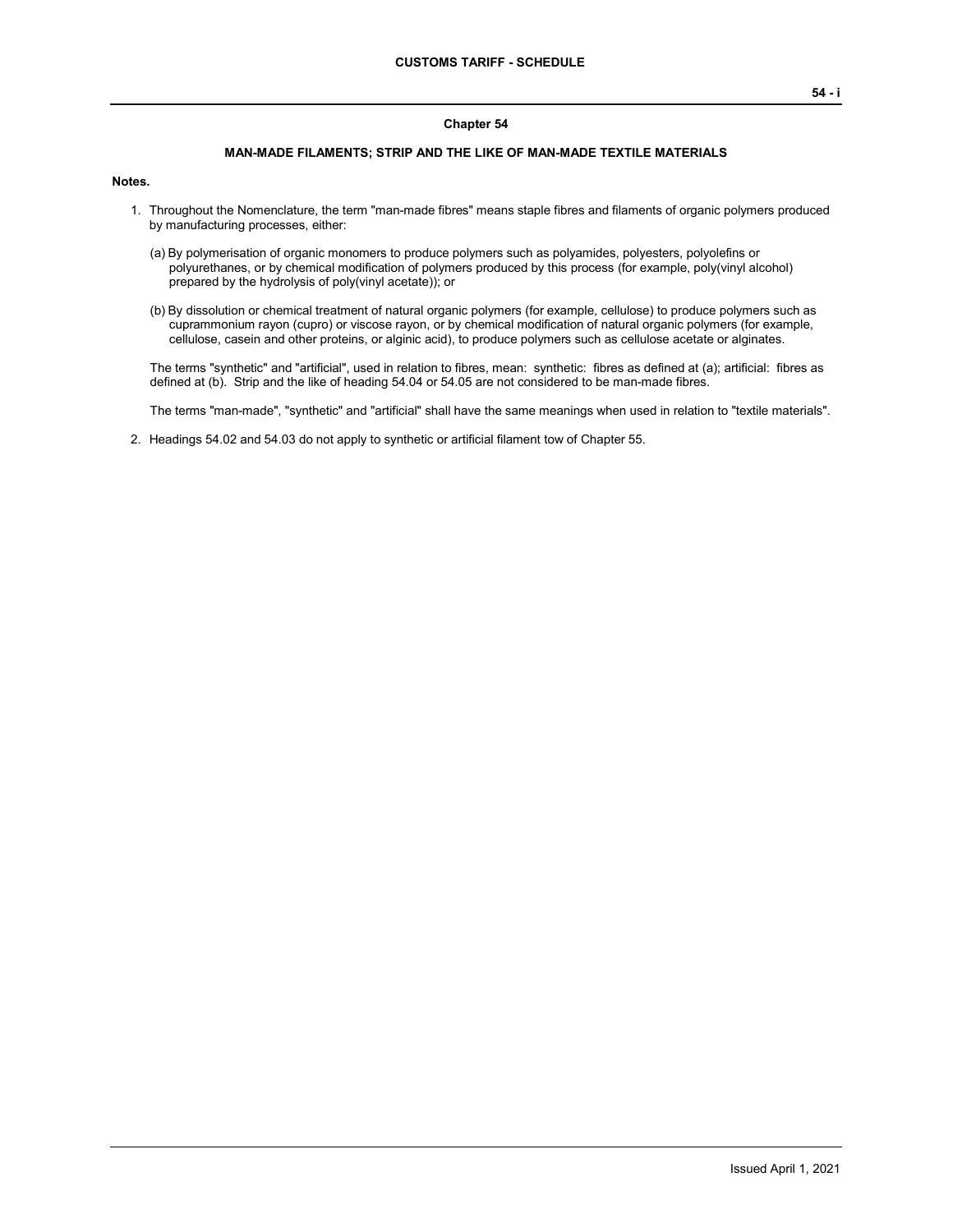## **CUSTOMS TARIFF - SCHEDULE**

| <b>Tariff</b><br><b>Item</b> | <b>SS</b> | <b>Description of Goods</b>                                                                                                                  | Unit of<br>Meas. | <b>MFN</b><br>Tariff | <b>Applicable</b><br><b>Preferential Tariffs</b>                                                                         |
|------------------------------|-----------|----------------------------------------------------------------------------------------------------------------------------------------------|------------------|----------------------|--------------------------------------------------------------------------------------------------------------------------|
| 54.01                        |           | Sewing thread of man-made filaments, whether or not put up for retail<br>sale.                                                               |                  |                      |                                                                                                                          |
|                              |           | 5401.10.00 00 -Of synthetic filaments                                                                                                        | KGM              | Free                 | LDCT, UST, MXT, CIAT,<br>CT, CRT, IT, NT, SLT, PT,<br>COLT, JT, PAT, HNT,<br>KRT, CEUT, UAT,<br>CPTPT, UKT: Free         |
|                              |           | 5401.20.00 00 -Of artificial filaments                                                                                                       | <b>KGM</b>       | Free                 | LDCT, GPT, UST, MXT,<br>CIAT, CT, CRT, IT, NT,<br>SLT, PT, COLT, JT,<br>PAT, HNT, KRT, CEUT,<br>UAT, CPTPT,<br>UKT: Free |
| 54.02                        |           | Synthetic filament yarn (other than sewing thread), not put up for retail<br>sale, including synthetic monofilament of less than 67 decitex. |                  |                      |                                                                                                                          |
|                              |           | -High tenacity yarn of nylon or other polyamides, whether or not<br>textured:                                                                |                  |                      |                                                                                                                          |
|                              |           | 5402.11.00 00 - - Of aramids                                                                                                                 | <b>KGM</b>       | Free                 | LDCT, GPT, UST, MXT,<br>CIAT, CT, CRT, IT, NT,<br>SLT, PT, COLT, JT,<br>PAT, HNT, KRT, CEUT,<br>UAT, CPTPT,<br>UKT: Free |
| 5402.19.00 00 - - Other      |           |                                                                                                                                              | <b>KGM</b>       | Free                 | LDCT, GPT, UST, MXT,<br>CIAT, CT, CRT, IT, NT,<br>SLT, PT, COLT, JT,<br>PAT, HNT, KRT, CEUT,<br>UAT, CPTPT,<br>UKT: Free |
|                              |           | 5402.20.00 00 - High tenacity yarn of polyesters, whether or not textured                                                                    | KGM              | Free                 | LDCT, GPT, UST, MXT,<br>CIAT, CT, CRT, IT, NT,<br>SLT, PT, COLT, JT,<br>PAT, HNT, KRT, CEUT,<br>UAT, CPTPT,<br>UKT: Free |
|                              |           | -Textured yarn:                                                                                                                              |                  |                      |                                                                                                                          |
|                              |           | 5402.31.00 00 - - Of nylon or other polyamides, measuring per single yarn not more<br>than 50 tex                                            | KGM              | Free                 | LDCT, GPT, UST, MXT,<br>CIAT, CT, CRT, IT, NT,<br>SLT, PT, COLT, JT,<br>PAT, HNT, KRT, CEUT,<br>UAT, CPTPT,<br>UKT: Free |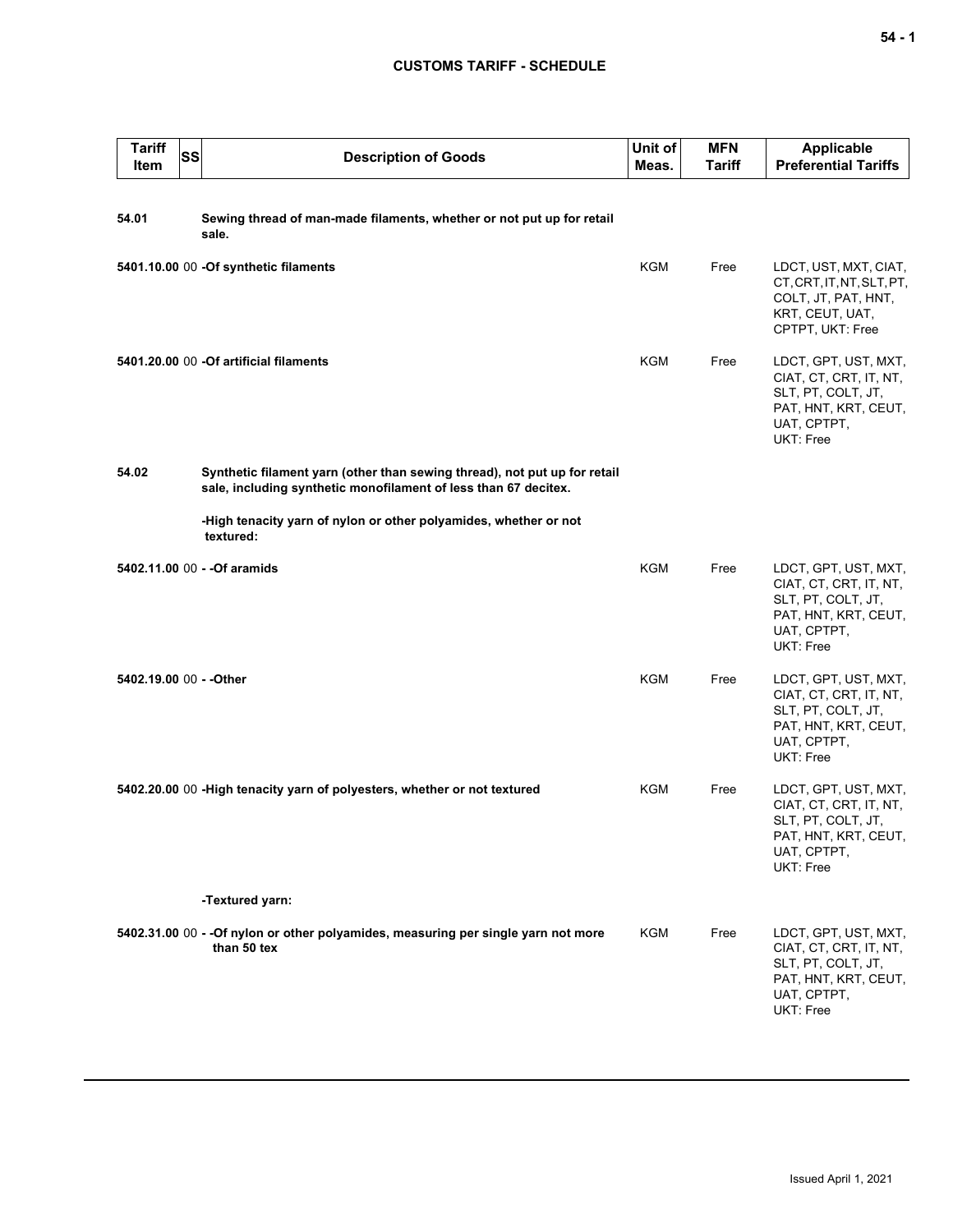| <b>Tariff</b><br>SS     |                                                                                                      | Unit of    | <b>MFN</b> | Applicable                                                                                                                      |
|-------------------------|------------------------------------------------------------------------------------------------------|------------|------------|---------------------------------------------------------------------------------------------------------------------------------|
| Item                    | <b>Description of Goods</b>                                                                          | Meas.      | Tariff     | <b>Preferential Tariffs</b>                                                                                                     |
|                         | 5402.32.00 00 - - Of nylon or other polyamides, measuring per single yarn more than<br><b>50 tex</b> | <b>KGM</b> | Free       | LDCT, GPT, UST, MXT,<br>CIAT, CT, CRT, IT, NT,<br>SLT, PT, COLT, JT,<br>PAT, HNT, KRT, CEUT,<br>UAT, CPTPT,<br><b>UKT: Free</b> |
| 5402.33.00              | --Of polyesters                                                                                      |            | Free       | LDCT, GPT, UST, MXT,<br>CIAT, CT, CRT, IT, NT,<br>SLT, PT, COLT, JT,<br>PAT, HNT, KRT, CEUT,<br>UAT, CPTPT,<br>UKT: Free        |
|                         |                                                                                                      | KGM<br>KGM |            |                                                                                                                                 |
|                         | 5402.34.00 00 - - Of polypropylene                                                                   | <b>KGM</b> | Free       | LDCT, GPT, UST, MXT,<br>CIAT, CT, CRT, IT, NT,<br>SLT, PT, COLT, JT,<br>PAT, HNT, KRT, CEUT,<br>UAT, CPTPT,<br>UKT: Free        |
| 5402.39.00 00 - - Other |                                                                                                      | KGM        | Free       | LDCT, GPT, UST, MXT,<br>CIAT, CT, CRT, IT, NT,<br>SLT, PT, COLT, JT,<br>PAT, HNT, KRT, CEUT,<br>UAT, CPTPT,<br>UKT: Free        |
|                         | -Other yarn, single, untwisted or with a twist not exceeding 50 turns per<br>metre:                  |            |            |                                                                                                                                 |
|                         | 5402.44.00 00 - - Elastomeric                                                                        | KGM        | Free       | LDCT, GPT, UST, MXT,<br>CIAT, CT, CRT, IT, NT,<br>SLT, PT, COLT, JT,<br>PAT, HNT, KRT, CEUT,<br>UAT, CPTPT,<br><b>UKT: Free</b> |
| 5402.45.00              | --Other, of nylon or other polyamides                                                                |            | Free       | LDCT, GPT, UST, MXT,<br>CIAT, CT, CRT, IT, NT,<br>SLT, PT, COLT, JT,<br>PAT, HNT, KRT, CEUT,<br>UAT, CPTPT,<br><b>UKT: Free</b> |
|                         | 10 -----Monofilament; Multifilament, untwisted or with a twist of less than 5                        | KGM<br>KGM |            |                                                                                                                                 |
|                         | 5402.46.00 00 - - Other, of polyesters, partially oriented                                           | KGM        | Free       | LDCT, GPT, UST, MXT,<br>CIAT, CT, CRT, IT, NT,<br>SLT, PT, COLT, JT,<br>PAT, HNT, KRT, CEUT,<br>UAT, CPTPT,<br>UKT: Free        |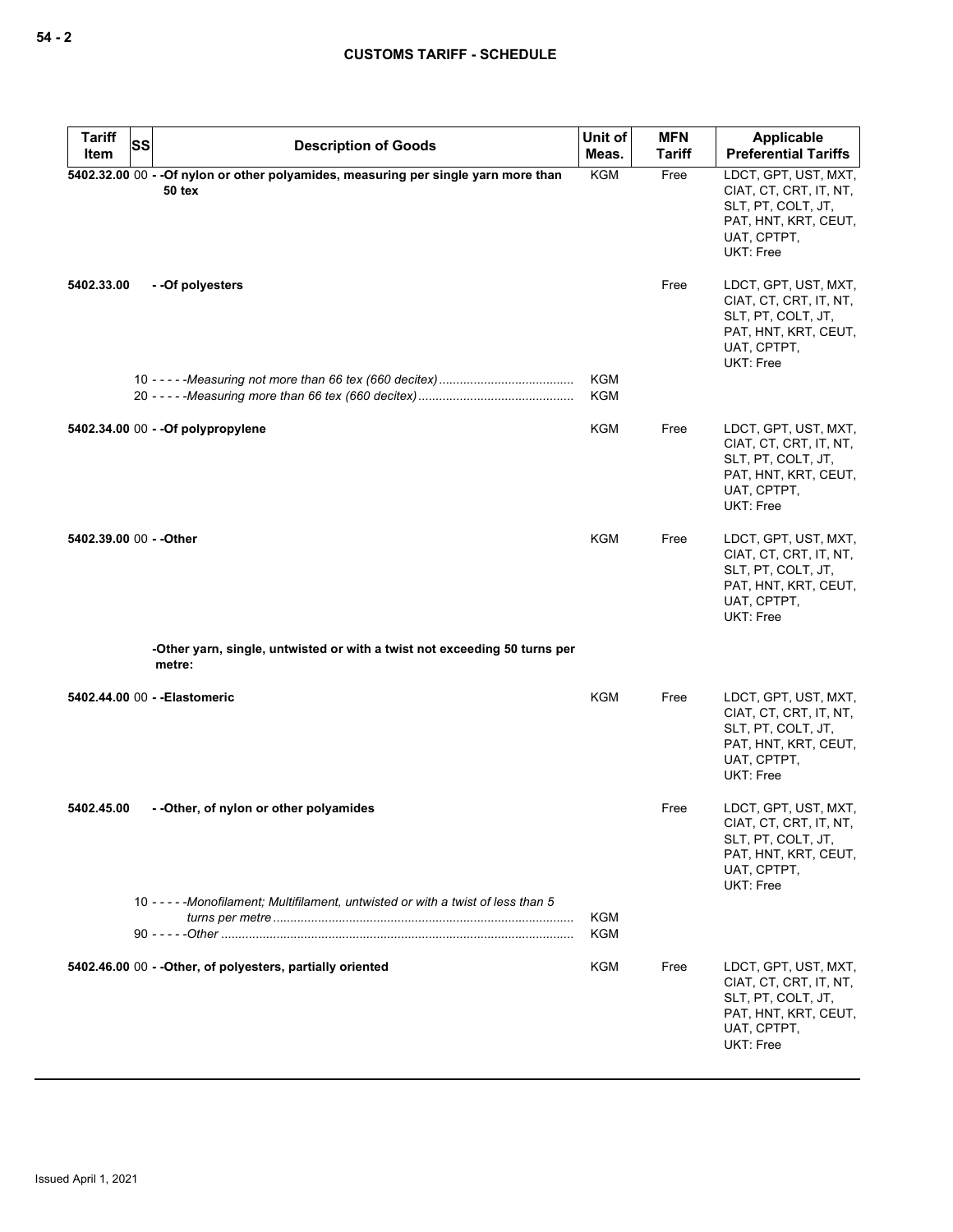| <b>Tariff</b><br>Item       | <b>SS</b> | <b>Description of Goods</b>                                                                                                                                                                                                                                                                                                                                                                                                                                                        | Unit of<br>Meas. | <b>MFN</b><br><b>Tariff</b> | Applicable<br><b>Preferential Tariffs</b>                                                                                |
|-----------------------------|-----------|------------------------------------------------------------------------------------------------------------------------------------------------------------------------------------------------------------------------------------------------------------------------------------------------------------------------------------------------------------------------------------------------------------------------------------------------------------------------------------|------------------|-----------------------------|--------------------------------------------------------------------------------------------------------------------------|
|                             |           | 5402.47.00 00 - - Other, of polyesters                                                                                                                                                                                                                                                                                                                                                                                                                                             | KGM              | Free                        | LDCT, GPT, UST, MXT,                                                                                                     |
|                             |           |                                                                                                                                                                                                                                                                                                                                                                                                                                                                                    |                  |                             | CIAT, CT, CRT, IT, NT,<br>SLT, PT, COLT, JT,<br>PAT, HNT, KRT, CEUT,<br>UAT, CPTPT,<br>UKT: Free                         |
|                             |           | 5402.48.00 00 - - Other, of polypropylene                                                                                                                                                                                                                                                                                                                                                                                                                                          | KGM              | Free                        | LDCT, GPT, UST, MXT,<br>CIAT, CT, CRT, IT, NT,<br>SLT, PT, COLT, JT,<br>PAT, HNT, KRT, CEUT,<br>UAT, CPTPT,<br>UKT: Free |
| 5402.49.00 00 - - Other     |           |                                                                                                                                                                                                                                                                                                                                                                                                                                                                                    | <b>KGM</b>       | Free                        | LDCT, GPT, UST, MXT,<br>CIAT, CT, CRT, IT, NT,<br>SLT, PT, COLT, JT,<br>PAT, HNT, KRT, CEUT,<br>UAT, CPTPT,<br>UKT: Free |
|                             |           | -Other yarn, single, with a twist exceeding 50 turns per metre:                                                                                                                                                                                                                                                                                                                                                                                                                    |                  |                             |                                                                                                                          |
|                             |           | 5402.51.00 00 - - Of nylon or other polyamides                                                                                                                                                                                                                                                                                                                                                                                                                                     | <b>KGM</b>       | Free                        | LDCT, GPT, UST, MXT,<br>CIAT, CT, CRT, IT, NT,<br>SLT, PT, COLT, JT,<br>PAT, HNT, KRT, CEUT,<br>UAT, CPTPT,<br>UKT: Free |
| 5402.52                     |           | - - Of polyesters                                                                                                                                                                                                                                                                                                                                                                                                                                                                  |                  |                             |                                                                                                                          |
|                             |           | 5402.52.10 00 - - -Solely of polyesters, measuring not less than 75 decitex but not more than KGM<br>80 decitex and having 24 filaments per yarn                                                                                                                                                                                                                                                                                                                                   |                  | Free                        | LDCT, GPT, UST, MXT,<br>CIAT, CT, CRT, IT, NT,<br>SLT, PT, COLT, JT,<br>PAT, HNT, KRT, CEUT,<br>UAT, CPTPT,<br>UKT: Free |
|                             |           | - - -Other:                                                                                                                                                                                                                                                                                                                                                                                                                                                                        |                  |                             |                                                                                                                          |
|                             |           | 5402.52.91 00 - - - - Solely of polyesters, fully drawn, measuring not more than 180 decitex;<br>Solely of polyesters, measuring 72 decitex or more but not exceeding<br>111 decitex, for use in the manufacture of woven labels;<br>Containing 80% or more by weight of polyesters, of uneven thickness<br>with slubs, loops or similar irregularities, measuring 1,000 decitex or less,<br>for use in the manufacture of curtains of a weight not exceeding 100 g/m <sup>2</sup> | KGM              | Free                        | LDCT, GPT, UST, MXT,<br>CIAT, CT, CRT, IT, NT,<br>SLT, PT, COLT, JT,<br>PAT, HNT, KRT, CEUT,<br>UAT, CPTPT,<br>UKT: Free |
| 5402.52.99 00 - - - - Other |           |                                                                                                                                                                                                                                                                                                                                                                                                                                                                                    | <b>KGM</b>       | Free                        | LDCT, GPT, UST, MXT,<br>CIAT, CT, CRT, IT, NT,<br>SLT, PT, COLT, JT,<br>PAT, HNT, KRT, CEUT,<br>UAT, CPTPT,<br>UKT: Free |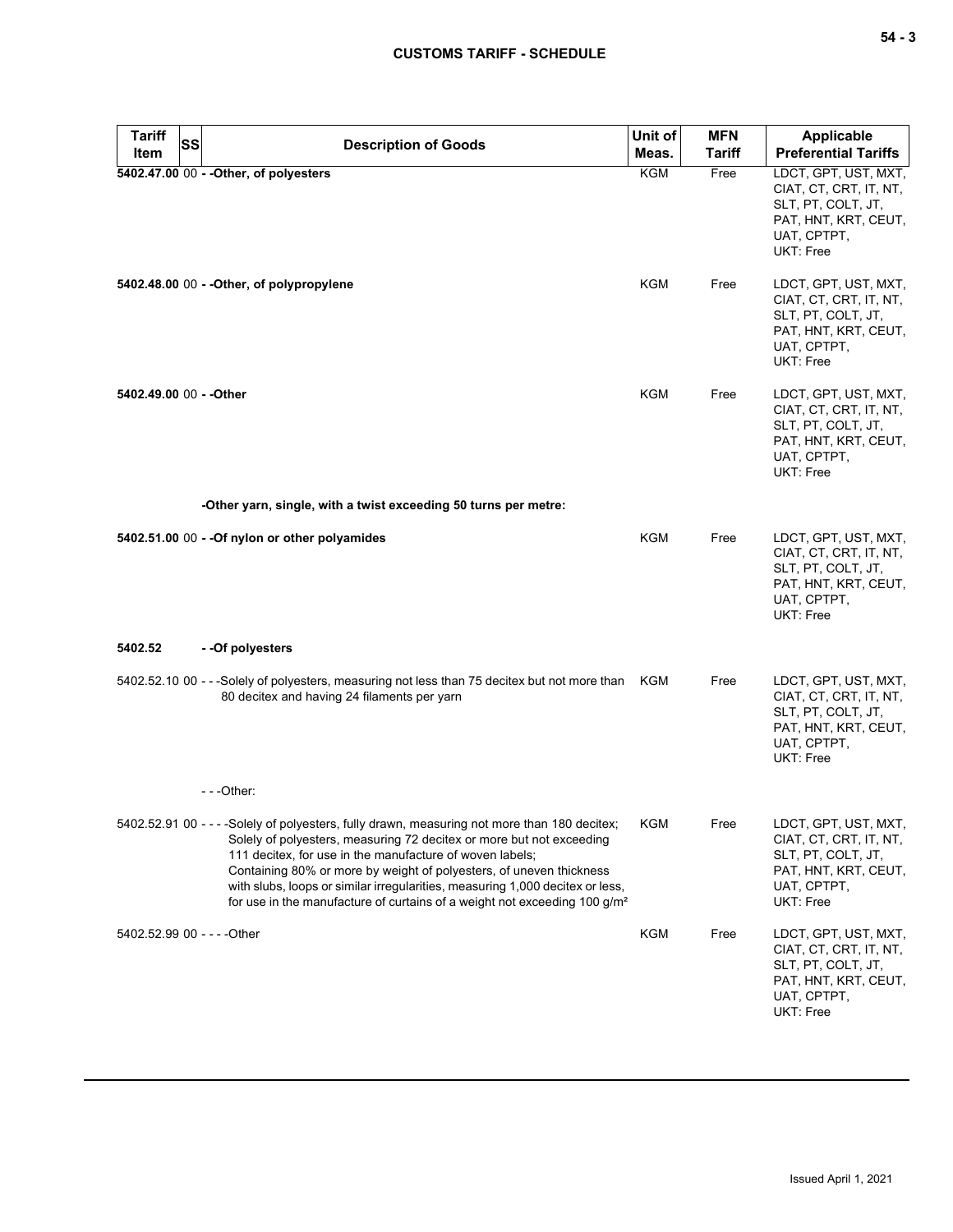| <b>Tariff</b>           | <b>SS</b><br><b>Description of Goods</b>                                                                                                       | Unit of    | <b>MFN</b>    | Applicable                                                                                                               |
|-------------------------|------------------------------------------------------------------------------------------------------------------------------------------------|------------|---------------|--------------------------------------------------------------------------------------------------------------------------|
| Item                    |                                                                                                                                                | Meas.      | <b>Tariff</b> | <b>Preferential Tariffs</b>                                                                                              |
|                         | 5402.53.00 00 - - Of polypropylene                                                                                                             | <b>KGM</b> | Free          | LDCT, GPT, UST, MXT,<br>CIAT, CT, CRT, IT, NT,<br>SLT, PT, COLT, JT,<br>PAT, HNT, KRT, CEUT,<br>UAT, CPTPT,<br>UKT: Free |
| 5402.59.00 00 - - Other |                                                                                                                                                | <b>KGM</b> | Free          | LDCT, GPT, UST, MXT,<br>CIAT, CT, CRT, IT, NT,<br>SLT, PT, COLT, JT,<br>PAT, HNT, KRT, CEUT,<br>UAT, CPTPT,<br>UKT: Free |
|                         | -Other yarn, multiple (folded) or cabled:                                                                                                      |            |               |                                                                                                                          |
|                         | 5402.61.00 00 - - Of nylon or other polyamides                                                                                                 | <b>KGM</b> | Free          | LDCT, GPT, UST, MXT,<br>CIAT, CT, CRT, IT, NT,<br>SLT, PT, COLT, JT,<br>PAT, HNT, KRT, CEUT,<br>UAT, CPTPT,<br>UKT: Free |
|                         | 5402.62.00 00 - - Of polyesters                                                                                                                | <b>KGM</b> | Free          | LDCT, GPT, UST, MXT,<br>CIAT, CT, CRT, IT, NT,<br>SLT, PT, COLT, JT,<br>PAT, HNT, KRT, CEUT,<br>UAT, CPTPT,<br>UKT: Free |
|                         | 5402.63.00 00 - - Of polypropylene                                                                                                             | <b>KGM</b> | Free          | LDCT, GPT, UST, MXT,<br>CIAT, CT, CRT, IT, NT,<br>SLT, PT, COLT, JT,<br>PAT, HNT, KRT, CEUT,<br>UAT, CPTPT,<br>UKT: Free |
| 5402.69.00 00 - - Other |                                                                                                                                                | <b>KGM</b> | Free          | LDCT, GPT, UST, MXT,<br>CIAT, CT, CRT, IT, NT,<br>SLT, PT, COLT, JT,<br>PAT, HNT, KRT, CEUT,<br>UAT, CPTPT,<br>UKT: Free |
| 54.03                   | Artificial filament yarn (other than sewing thread), not put up for retail<br>sale, including artificial monofilament of less than 67 decitex. |            |               |                                                                                                                          |
|                         | 5403.10.00 00 - High tenacity yarn of viscose rayon                                                                                            | <b>KGM</b> | Free          | LDCT, GPT, UST, MXT,<br>CIAT, CT, CRT, IT, NT,<br>SLT, PT, COLT, JT,<br>PAT, HNT, KRT, CEUT,<br>UAT, CPTPT,<br>UKT: Free |

**-Other yarn, single:**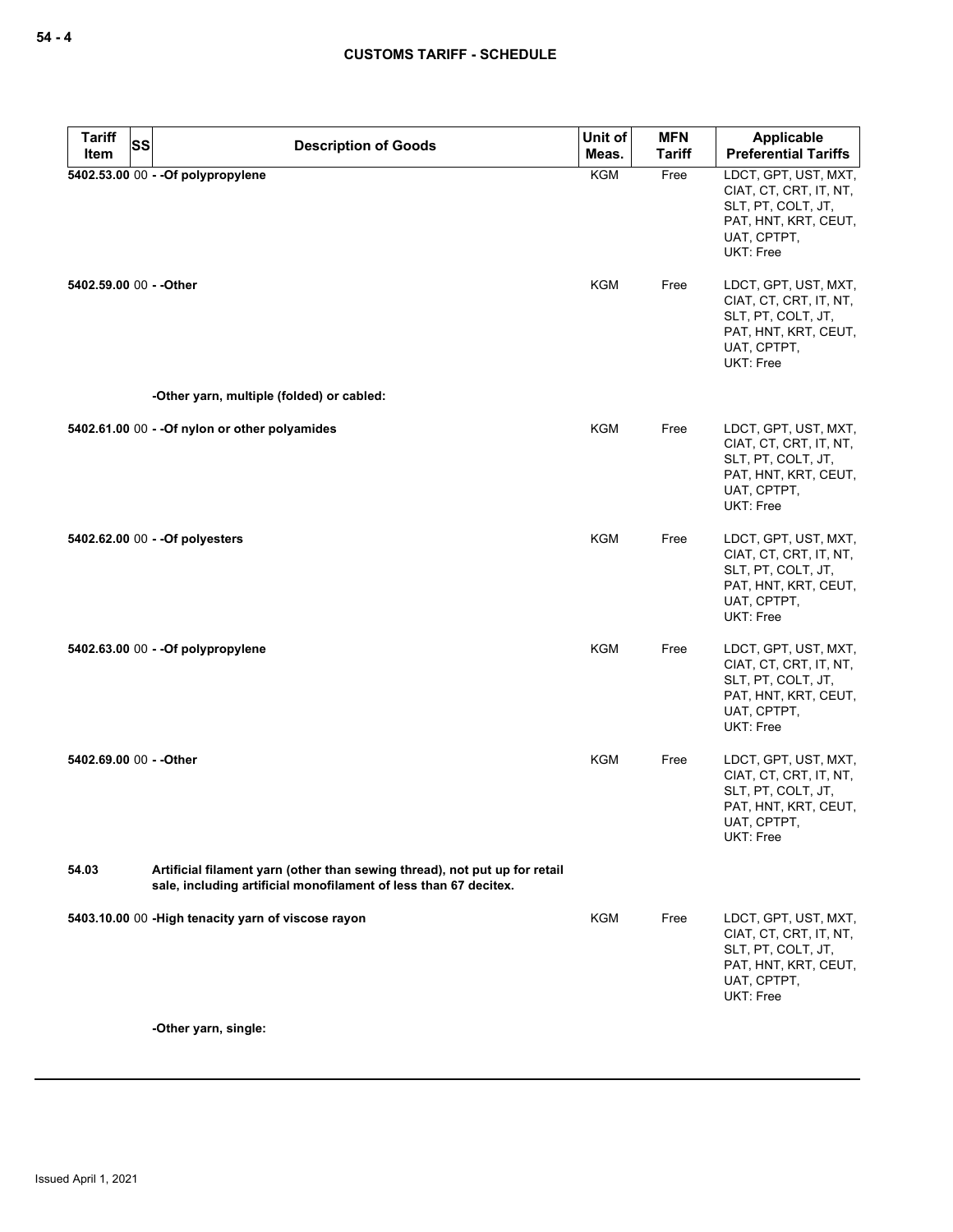| Tariff<br>SS<br>Item    | <b>Description of Goods</b>                                                                                                                                                                                                               | Unit of<br>Meas. | <b>MFN</b><br>Tariff | <b>Applicable</b><br><b>Preferential Tariffs</b>                                                                         |
|-------------------------|-------------------------------------------------------------------------------------------------------------------------------------------------------------------------------------------------------------------------------------------|------------------|----------------------|--------------------------------------------------------------------------------------------------------------------------|
|                         | 5403.31.00 00 - - Of viscose rayon, untwisted or with a twist not exceeding 120 turns<br>per metre                                                                                                                                        | <b>KGM</b>       | Free                 | LDCT, GPT, UST, MXT,<br>CIAT, CT, CRT, IT, NT,<br>SLT, PT, COLT, JT,<br>PAT, HNT, KRT, CEUT,<br>UAT, CPTPT,<br>UKT: Free |
|                         | 5403.32.00 00 - - Of viscose rayon, with a twist exceeding 120 turns per metre                                                                                                                                                            | KGM              | Free                 | LDCT, GPT, UST, MXT,<br>CIAT, CT, CRT, IT, NT,<br>SLT, PT, COLT, JT,<br>PAT, HNT, KRT, CEUT,<br>UAT, CPTPT,<br>UKT: Free |
|                         | 5403.33.00 00 - - Of cellulose acetate                                                                                                                                                                                                    | <b>KGM</b>       | Free                 | LDCT, GPT, UST, MXT,<br>CIAT, CT, CRT, IT, NT,<br>SLT, PT, COLT, JT,<br>PAT, HNT, KRT, CEUT,<br>UAT, CPTPT,<br>UKT: Free |
| 5403.39.00 00 - - Other |                                                                                                                                                                                                                                           | <b>KGM</b>       | Free                 | LDCT, GPT, UST, MXT,<br>CIAT, CT, CRT, IT, NT,<br>SLT, PT, COLT, JT,<br>PAT, HNT, KRT, CEUT,<br>UAT, CPTPT,<br>UKT: Free |
|                         | -Other yarn, multiple (folded) or cabled:                                                                                                                                                                                                 |                  |                      |                                                                                                                          |
|                         | 5403.41.00 00 - - Of viscose rayon                                                                                                                                                                                                        | <b>KGM</b>       | Free                 | LDCT, GPT, UST, MXT,<br>CIAT, CT, CRT, IT, NT,<br>SLT, PT, COLT, JT,<br>PAT, HNT, KRT, CEUT,<br>UAT, CPTPT,<br>UKT: Free |
|                         | 5403.42.00 00 - - Of cellulose acetate                                                                                                                                                                                                    | <b>KGM</b>       | Free                 | LDCT, GPT, UST, MXT,<br>CIAT, CT, CRT, IT, NT,<br>SLT, PT, COLT, JT,<br>PAT, HNT, KRT, CEUT,<br>UAT, CPTPT,<br>UKT: Free |
| 5403.49.00 00 - - Other |                                                                                                                                                                                                                                           | KGM              | Free                 | LDCT, GPT, UST, MXT,<br>CIAT, CT, CRT, IT, NT,<br>SLT, PT, COLT, JT,<br>PAT, HNT, KRT, CEUT,<br>UAT, CPTPT,<br>UKT: Free |
| 54.04                   | Synthetic monofilament of 67 decitex or more and of which no cross-<br>sectional dimension exceeds 1 mm; strip and the like (for example,<br>artificial straw) of synthetic textile materials of an apparent width not<br>exceeding 5 mm. |                  |                      |                                                                                                                          |
|                         | -Monofilament:                                                                                                                                                                                                                            |                  |                      |                                                                                                                          |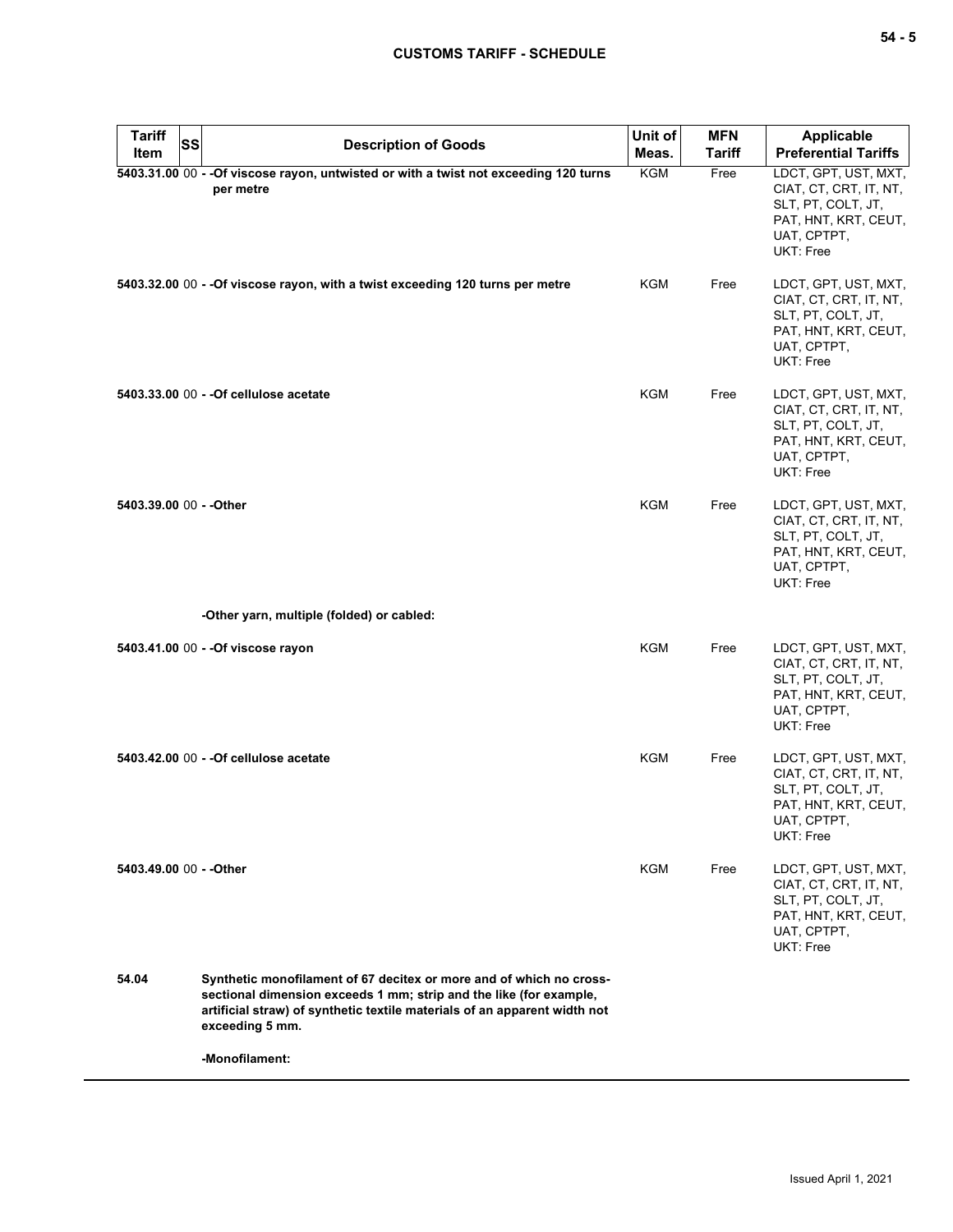| <b>Tariff</b><br><b>SS</b><br><b>Item</b> | <b>Description of Goods</b>                                                                                                                                                                                                                               | Unit of<br>Meas. | <b>MFN</b><br><b>Tariff</b> | Applicable<br><b>Preferential Tariffs</b>                                                                                |
|-------------------------------------------|-----------------------------------------------------------------------------------------------------------------------------------------------------------------------------------------------------------------------------------------------------------|------------------|-----------------------------|--------------------------------------------------------------------------------------------------------------------------|
|                                           | 5404.11.00 00 - - Elastomeric                                                                                                                                                                                                                             | <b>KGM</b>       | Free                        | LDCT, GPT, UST, MXT,<br>CIAT, CT, CRT, IT, NT,<br>SLT, PT, COLT, JT,<br>PAT, HNT, KRT, CEUT,<br>UAT, CPTPT,<br>UKT: Free |
|                                           | 5404.12.00 00 - - Other, of polypropylene                                                                                                                                                                                                                 | KGM              | Free                        | LDCT, GPT, UST, MXT,<br>CIAT, CT, CRT, IT, NT,<br>SLT, PT, COLT, JT,<br>PAT, HNT, KRT, CEUT,<br>UAT, CPTPT,<br>UKT: Free |
| 5404.19.00 00 - - Other                   |                                                                                                                                                                                                                                                           | <b>KGM</b>       | Free                        | LDCT, GPT, UST, MXT,<br>CIAT, CT, CRT, IT, NT,<br>SLT, PT, COLT, JT,<br>PAT, HNT, KRT, CEUT,<br>UAT, CPTPT,<br>UKT: Free |
| 5404.90.00 00 -Other                      |                                                                                                                                                                                                                                                           | <b>KGM</b>       | Free                        | LDCT, GPT, UST, MXT,<br>CIAT, CT, CRT, IT, NT,<br>SLT, PT, COLT, JT,<br>PAT, HNT, KRT, CEUT,<br>UAT, CPTPT,<br>UKT: Free |
|                                           | 5405.00.00 00 Artificial monofilament of 67 decitex or more and of which no cross-<br>sectional dimension exceeds 1 mm; strip and the like (for example,<br>artificial straw) of artificial textile materials of an apparent width not<br>exceeding 5 mm. | KGM              | Free                        | LDCT, GPT, UST, MXT,<br>CIAT, CT, CRT, IT, NT,<br>SLT, PT, COLT, JT,<br>PAT, HNT, KRT, CEUT,<br>UAT, CPTPT,<br>UKT: Free |
| 5406.00                                   | Man-made filament yarn (other than sewing thread), put up for retail<br>sale.                                                                                                                                                                             |                  |                             |                                                                                                                          |
|                                           | 5406.00.10 00 - - - Synthetic filament yarn                                                                                                                                                                                                               | KGM              | 8%                          | LDCT, UST, MXT, CIAT,<br>CT, CRT, IT, NT, SLT, PT,<br>COLT, JT, PAT, HNT,<br>KRT, CEUT, UAT,<br>CPTPT, UKT: Free         |
| 5406.00.90 00 - - - Other                 |                                                                                                                                                                                                                                                           | <b>KGM</b>       | Free                        | LDCT, GPT, UST, MXT,<br>CIAT, CT, CRT, IT, NT,<br>SLT, PT, COLT, JT,<br>PAT, HNT, KRT, CEUT,<br>UAT, CPTPT,<br>UKT: Free |
|                                           |                                                                                                                                                                                                                                                           |                  |                             |                                                                                                                          |

**54.07 Woven fabrics of synthetic filament yarn, including woven fabrics obtained from materials of heading 54.04.**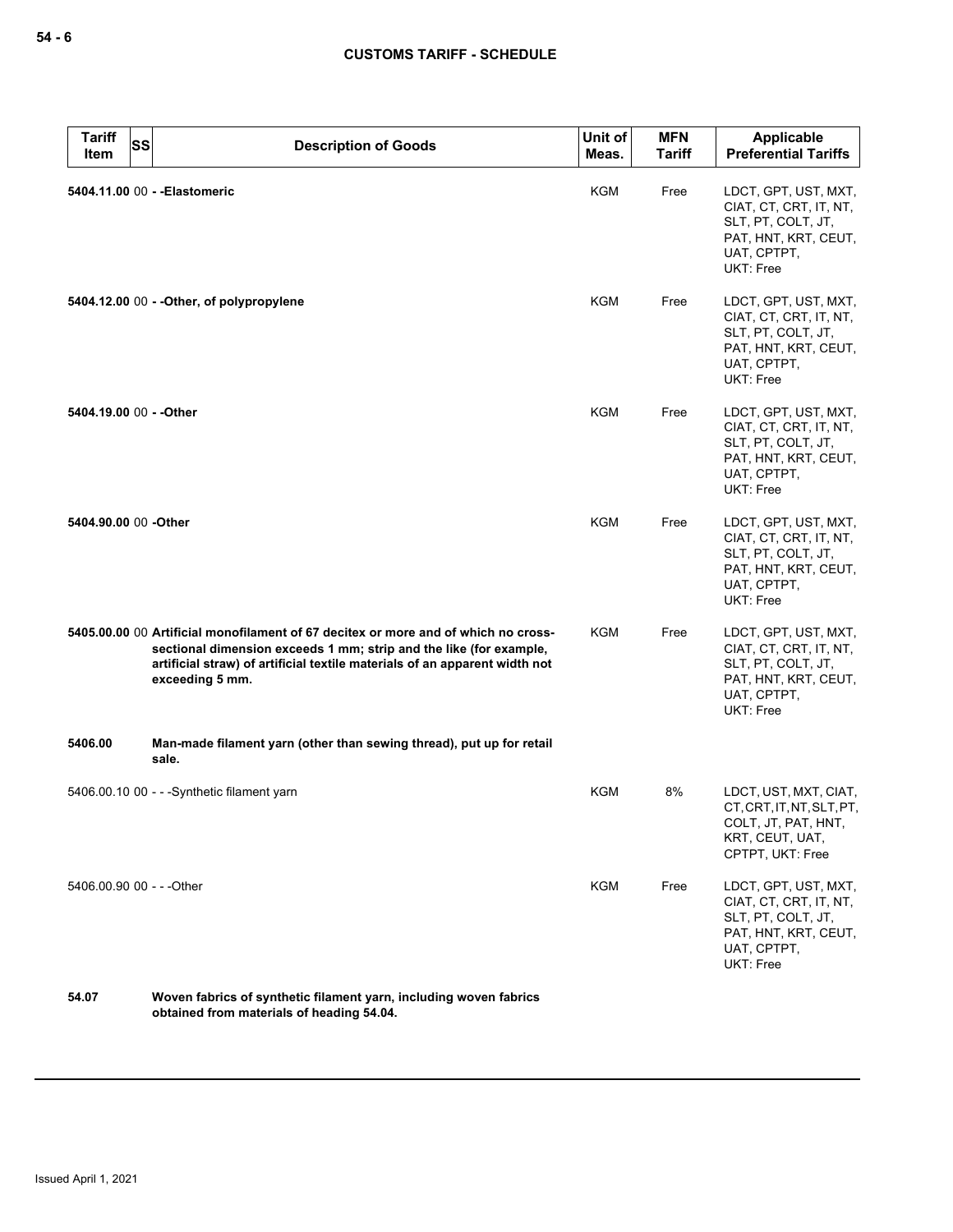| <b>Tariff</b><br>Item  | <b>SS</b><br><b>Description of Goods</b>                                                                       | Unit of<br>Meas. | <b>MFN</b><br><b>Tariff</b> | <b>Applicable</b><br><b>Preferential Tariffs</b>                                                                         |
|------------------------|----------------------------------------------------------------------------------------------------------------|------------------|-----------------------------|--------------------------------------------------------------------------------------------------------------------------|
|                        | 5407.10.00 00 -Woven fabrics obtained from high tenacity yarn of nylon or other<br>polyamides or of polyesters | KGM              | Free                        | LDCT, GPT, UST, MXT,<br>CIAT, CT, CRT, IT, NT,<br>SLT, PT, COLT, JT,<br>PAT, HNT, KRT, CEUT,<br>UAT, CPTPT,<br>UKT: Free |
|                        | 5407.20.00 00 -Woven fabrics obtained from strip or the like                                                   | <b>KGM</b>       | Free                        | LDCT, UST, MXT, CIAT,<br>CT, CRT, IT, NT, SLT, PT,<br>COLT, JT, PAT, HNT,<br>KRT, CEUT, UAT,<br>CPTPT, UKT: Free         |
|                        | 5407.30.00 00 - Fabrics specified in Note 9 to Section XI                                                      | KGM              | Free                        | LDCT, UST, MXT, CIAT,<br>CT, CRT, IT, NT, SLT, PT,<br>COLT, JT, PAT, HNT,<br>KRT, CEUT, UAT,<br>CPTPT, UKT: Free         |
|                        | -Other woven fabrics, containing 85% or more by weight of filaments of<br>nylon or other polyamides:           |                  |                             |                                                                                                                          |
|                        | 5407.41.00 00 - - Unbleached or bleached                                                                       | <b>KGM</b>       | Free                        | LDCT, GPT, UST, MXT,<br>CIAT, CT, CRT, IT, NT,<br>SLT, PT, COLT, JT,<br>PAT, HNT, KRT, CEUT,<br>UAT, CPTPT,<br>UKT: Free |
| 5407.42.00 00 - - Dyed |                                                                                                                | <b>KGM</b>       | Free                        | LDCT, GPT, UST, MXT,<br>CIAT, CT, CRT, IT, NT,<br>SLT, PT, COLT, JT,<br>PAT, HNT, KRT, CEUT,<br>UAT, CPTPT,<br>UKT: Free |
|                        | 5407.43.00 00 - - Of yarns of different colours                                                                | KGM              | Free                        | LDCT, UST, MXT, CIAT,<br>CT, CRT, IT, NT, SLT, PT,<br>COLT, JT, PAT, HNT,<br>KRT, CEUT, UAT,<br>CPTPT, UKT: Free         |
|                        | 5407.44.00 00 - - Printed                                                                                      | <b>KGM</b>       | Free                        | LDCT, UST, MXT, CIAT,<br>CT, CRT, IT, NT, SLT, PT,<br>COLT, JT, PAT, HNT,<br>KRT, CEUT, UAT,<br>CPTPT, UKT: Free         |
|                        | -Other woven fabrics, containing 85% or more by weight of textured<br>polyester filaments:                     |                  |                             |                                                                                                                          |
|                        | 5407.51.00 00 - - Unbleached or bleached                                                                       | KGM              | Free                        | LDCT, UST, MXT, CIAT,<br>CT, CRT, IT, NT, SLT, PT,<br>COLT, JT, PAT, HNT,<br>KRT, CEUT, UAT,<br>CPTPT, UKT: Free         |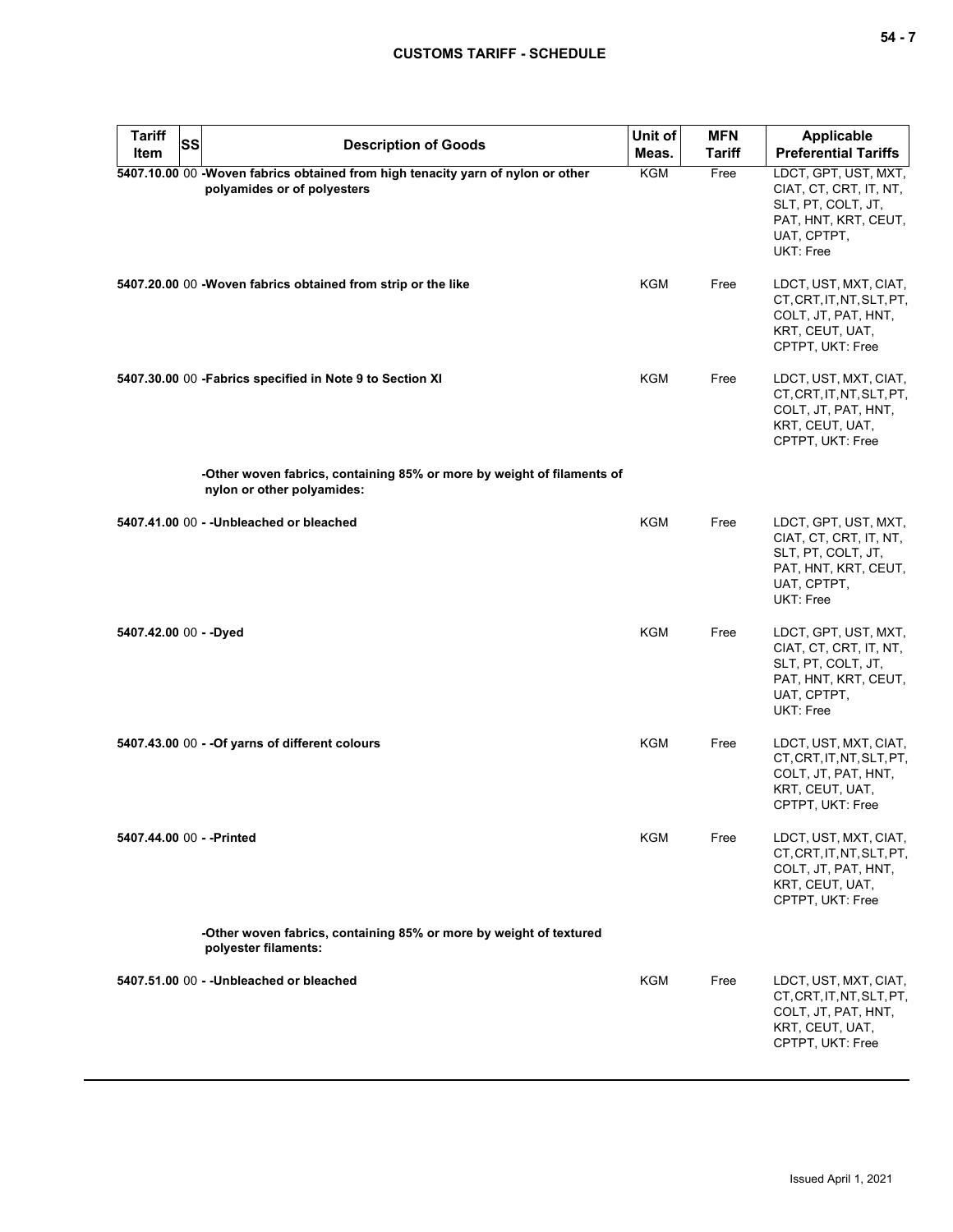| <b>Tariff</b><br>ltem     | <b>SS</b> | <b>Description of Goods</b>                                                                                                                                                                            | Unit of<br>Meas.         | <b>MFN</b><br><b>Tariff</b> | Applicable<br><b>Preferential Tariffs</b>                                                                                |
|---------------------------|-----------|--------------------------------------------------------------------------------------------------------------------------------------------------------------------------------------------------------|--------------------------|-----------------------------|--------------------------------------------------------------------------------------------------------------------------|
| 5407.52.00                |           | --Dyed                                                                                                                                                                                                 | <b>KGM</b><br><b>KGM</b> | Free                        | LDCT, GPT, UST, MXT,<br>CIAT, CT, CRT, IT, NT,<br>SLT, PT, COLT, JT,<br>PAT, HNT, KRT, CEUT,<br>UAT, CPTPT,<br>UKT: Free |
|                           |           | 5407.53.00 00 - - Of yarns of different colours                                                                                                                                                        | KGM                      | Free                        | LDCT, UST, MXT, CIAT,<br>CT, CRT, IT, NT, SLT, PT,<br>COLT, JT, PAT, HNT,<br>KRT, CEUT, UAT,<br>CPTPT, UKT: Free         |
| 5407.54.00 00 - - Printed |           |                                                                                                                                                                                                        | KGM                      | Free                        | LDCT, UST, MXT, CIAT,<br>CT, CRT, IT, NT, SLT, PT,<br>COLT, JT, PAT, HNT,<br>KRT, CEUT, UAT,<br>CPTPT, UKT: Free         |
|                           |           | -Other woven fabrics, containing 85% or more by weight of polyester<br>filaments:                                                                                                                      |                          |                             |                                                                                                                          |
| 5407.61                   |           | - -Containing 85% or more by weight of non-textured polyester filaments                                                                                                                                |                          |                             |                                                                                                                          |
|                           |           | 5407.61.10 00 - - -Solely of polyester single yarns measuring not less than 75 decitex but not KGM<br>more than 80 decitex, having 24 filaments per yarn and a twist of 900 or<br>more turns per metre |                          | Free                        | LDCT, UST, MXT, CIAT,<br>CT, CRT, IT, NT, SLT, PT,<br>COLT, JT, PAT, HNT,<br>KRT, CEUT, UAT,<br>CPTPT, UKT: Free         |
| 5407.61.90 00 - - - Other |           |                                                                                                                                                                                                        | <b>KGM</b>               | Free                        | LDCT, GPT, UST, MXT,<br>CIAT, CT, CRT, IT, NT,<br>SLT, PT, COLT, JT,<br>PAT, HNT, KRT, CEUT,<br>UAT, CPTPT,<br>UKT: Free |
| 5407.69.00                |           | - -Other                                                                                                                                                                                               |                          | Free                        | LDCT, GPT, UST, MXT,<br>CIAT, CT, CRT, IT, NT,<br>SLT, PT, COLT, JT,<br>PAT, HNT, KRT, CEUT,<br>UAT, CPTPT,<br>UKT: Free |
|                           |           |                                                                                                                                                                                                        | <b>KGM</b><br><b>KGM</b> |                             |                                                                                                                          |
|                           |           |                                                                                                                                                                                                        | KGM                      |                             |                                                                                                                          |
|                           |           |                                                                                                                                                                                                        | KGM                      |                             |                                                                                                                          |

**-Other woven fabrics, containing 85% or more by weight of synthetic filaments:**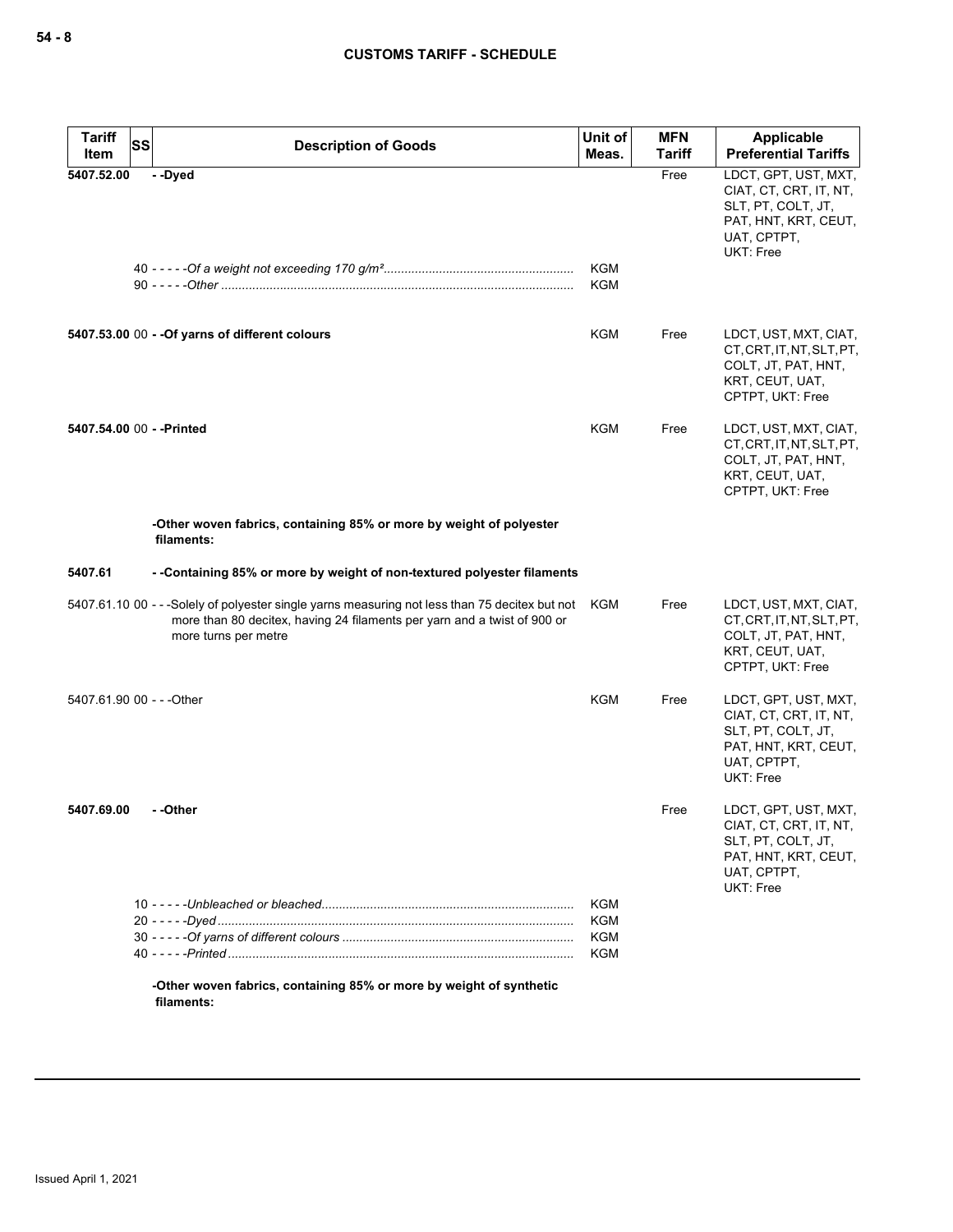| <b>Tariff</b><br>Item  | <b>SS</b> | <b>Description of Goods</b>                                                                                             | Unit of<br>Meas. | <b>MFN</b><br><b>Tariff</b> | Applicable<br><b>Preferential Tariffs</b>                                                                                |
|------------------------|-----------|-------------------------------------------------------------------------------------------------------------------------|------------------|-----------------------------|--------------------------------------------------------------------------------------------------------------------------|
|                        |           | 5407.71.00 00 - - Unbleached or bleached                                                                                | KGM              | Free                        | LDCT, UST, MXT, CIAT,<br>CT, CRT, IT, NT, SLT, PT,<br>COLT, JT, PAT, HNT,<br>KRT, CEUT, UAT,<br>CPTPT, UKT: Free         |
| 5407.72.00 00 - - Dyed |           |                                                                                                                         | <b>KGM</b>       | Free                        | LDCT, UST, MXT, CIAT,<br>CT, CRT, IT, NT, SLT, PT,<br>COLT, JT, PAT, HNT,<br>KRT, CEUT, UAT,<br>CPTPT, UKT: Free         |
|                        |           | 5407.73.00 00 - - Of yarns of different colours                                                                         | KGM              | Free                        | LDCT, GPT, UST, MXT,<br>CIAT, CT, CRT, IT, NT,<br>SLT, PT, COLT, JT,<br>PAT, HNT, KRT, CEUT,<br>UAT, CPTPT,<br>UKT: Free |
|                        |           | 5407.74.00 00 - - Printed                                                                                               | <b>KGM</b>       | Free                        | LDCT, UST, MXT, CIAT,<br>CT, CRT, IT, NT, SLT, PT,<br>COLT, JT, PAT, HNT,<br>KRT, CEUT, UAT,<br>CPTPT, UKT: Free         |
|                        |           | -Other woven fabrics, containing less than 85% by weight of synthetic<br>filaments, mixed mainly or solely with cotton: |                  |                             |                                                                                                                          |
|                        |           | 5407.81.00 00 - - Unbleached or bleached                                                                                | <b>KGM</b>       | Free                        | LDCT, UST, MXT, CIAT,<br>CT, CRT, IT, NT, SLT, PT,<br>COLT, JT, PAT, HNT,<br>KRT, CEUT, UAT,<br>CPTPT, UKT: Free         |
| 5407.82.00 00 - - Dyed |           |                                                                                                                         | <b>KGM</b>       | Free                        | LDCT, GPT, UST, MXT,<br>CIAT, CT, CRT, IT, NT,<br>SLT, PT, COLT, JT,<br>PAT, HNT, KRT, CEUT,<br>UAT, CPTPT,<br>UKT: Free |
|                        |           | 5407.83.00 00 - - Of yarns of different colours                                                                         | <b>KGM</b>       | Free                        | LDCT, UST, MXT, CIAT,<br>CT, CRT, IT, NT, SLT, PT,<br>COLT, JT, PAT, HNT,<br>KRT, CEUT, UAT,<br>CPTPT, UKT: Free         |
|                        |           | 5407.84.00 00 - - Printed                                                                                               | <b>KGM</b>       | Free                        | LDCT, UST, MXT, CIAT,<br>CT, CRT, IT, NT, SLT, PT,<br>COLT, JT, PAT, HNT,<br>KRT, CEUT, UAT,                             |

**-Other woven fabrics:**

CPTPT, UKT: Free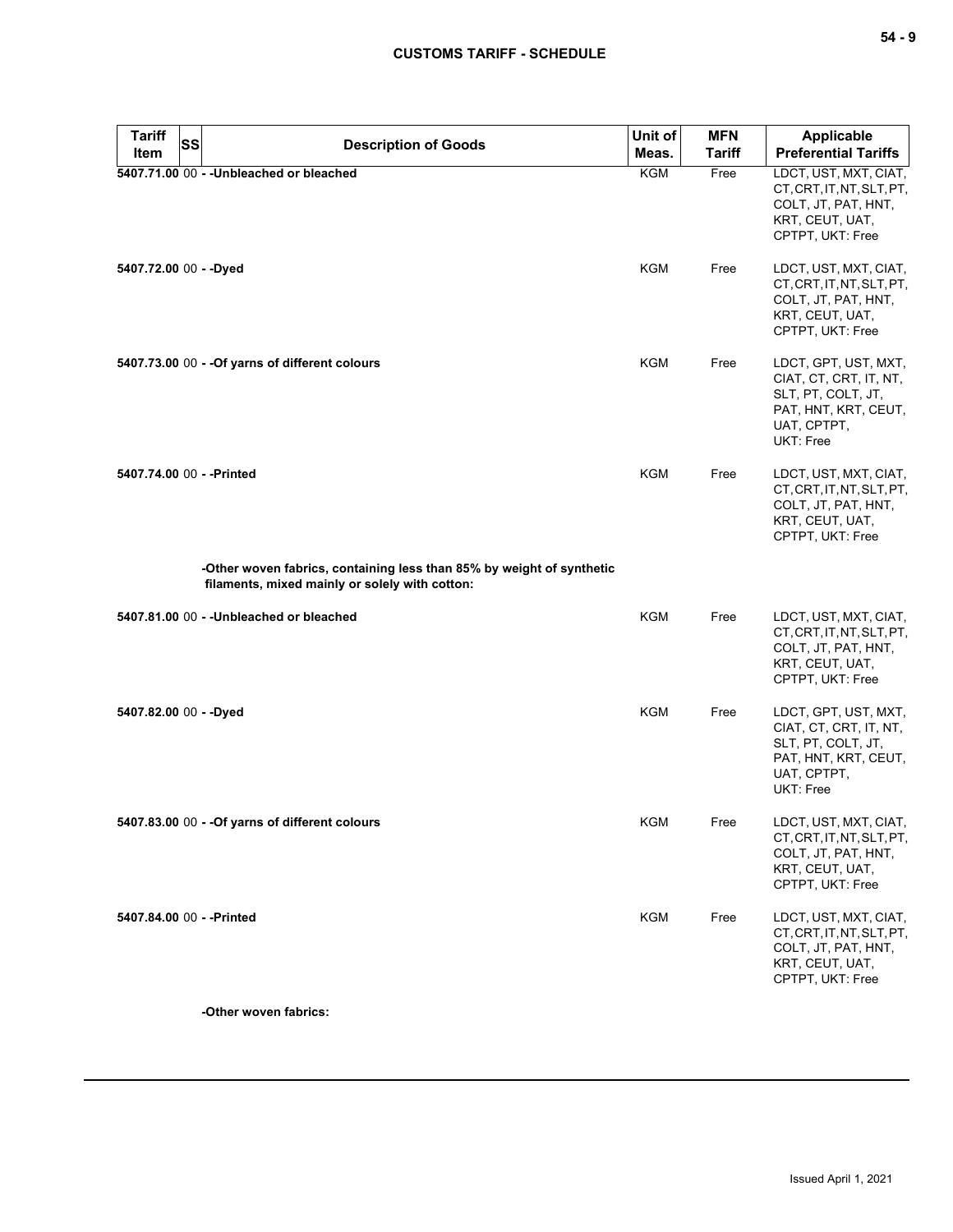|         | <b>Tariff</b> | <b>SS</b><br><b>Description of Goods</b>                                                                        | Unit of    | <b>MFN</b>    | Applicable                                                                                                               |
|---------|---------------|-----------------------------------------------------------------------------------------------------------------|------------|---------------|--------------------------------------------------------------------------------------------------------------------------|
|         | Item          |                                                                                                                 | Meas.      | <b>Tariff</b> | <b>Preferential Tariffs</b>                                                                                              |
|         |               | 5407.91.00 00 - - Unbleached or bleached                                                                        | <b>KGM</b> | Free          | LDCT, UST, MXT, CIAT,<br>CT, CRT, IT, NT, SLT, PT,<br>COLT, JT, PAT, HNT,<br>KRT, CEUT, UAT,<br>CPTPT, UKT: Free         |
|         |               | 5407.92.00 00 - - Dyed                                                                                          | KGM        | Free          | LDCT, GPT, UST, MXT,<br>CIAT, CT, CRT, IT, NT,<br>SLT, PT, COLT, JT,<br>PAT, HNT, KRT, CEUT,<br>UAT, CPTPT,<br>UKT: Free |
|         |               | 5407.93.00 00 - - Of yarns of different colours                                                                 | KGM        | Free          | LDCT, UST, MXT, CIAT,<br>CT, CRT, IT, NT, SLT, PT,<br>COLT, JT, PAT, HNT,<br>KRT, CEUT, UAT,<br>CPTPT, UKT: Free         |
|         |               | 5407.94.00 00 - - Printed                                                                                       | KGM        | Free          | LDCT, GPT, UST, MXT,<br>CIAT, CT, CRT, IT, NT,<br>SLT, PT, COLT, JT,<br>PAT, HNT, KRT, CEUT,<br>UAT, CPTPT,<br>UKT: Free |
| 54.08   |               | Woven fabrics of artificial filament yarn, including woven fabrics<br>obtained from materials of heading 54.05. |            |               |                                                                                                                          |
|         |               | 5408.10.00 00 -Woven fabrics obtained from high tenacity yarn of viscose rayon                                  | KGM        | Free          | LDCT, UST, MXT, CIAT,<br>CT, CRT, IT, NT, SLT, PT,<br>COLT, JT, PAT, HNT,<br>KRT, CEUT, UAT,<br>CPTPT, UKT: Free         |
|         |               | -Other woven fabrics, containing 85% or more by weight of artificial<br>filament or strip or the like:          |            |               |                                                                                                                          |
|         |               | 5408.21.00 00 - - Unbleached or bleached                                                                        | <b>KGM</b> | Free          | LDCT, GPT, UST, MXT,<br>CIAT, CT, CRT, IT, NT,<br>SLT, PT, COLT, JT,<br>PAT, HNT, KRT, CEUT,<br>UAT, CPTPT,<br>UKT: Free |
| 5408.22 |               | --Dyed                                                                                                          |            |               |                                                                                                                          |
|         |               | 5408.22.20 00 - - - Of cuprammonium rayon                                                                       | <b>KGM</b> | Free          | LDCT, GPT, UST, MXT,<br>CIAT, CT, CRT, IT, NT,<br>SLT, PT, COLT, JT,<br>PAT, HNT, KRT, CEUT,<br>UAT, CPTPT,<br>UKT: Free |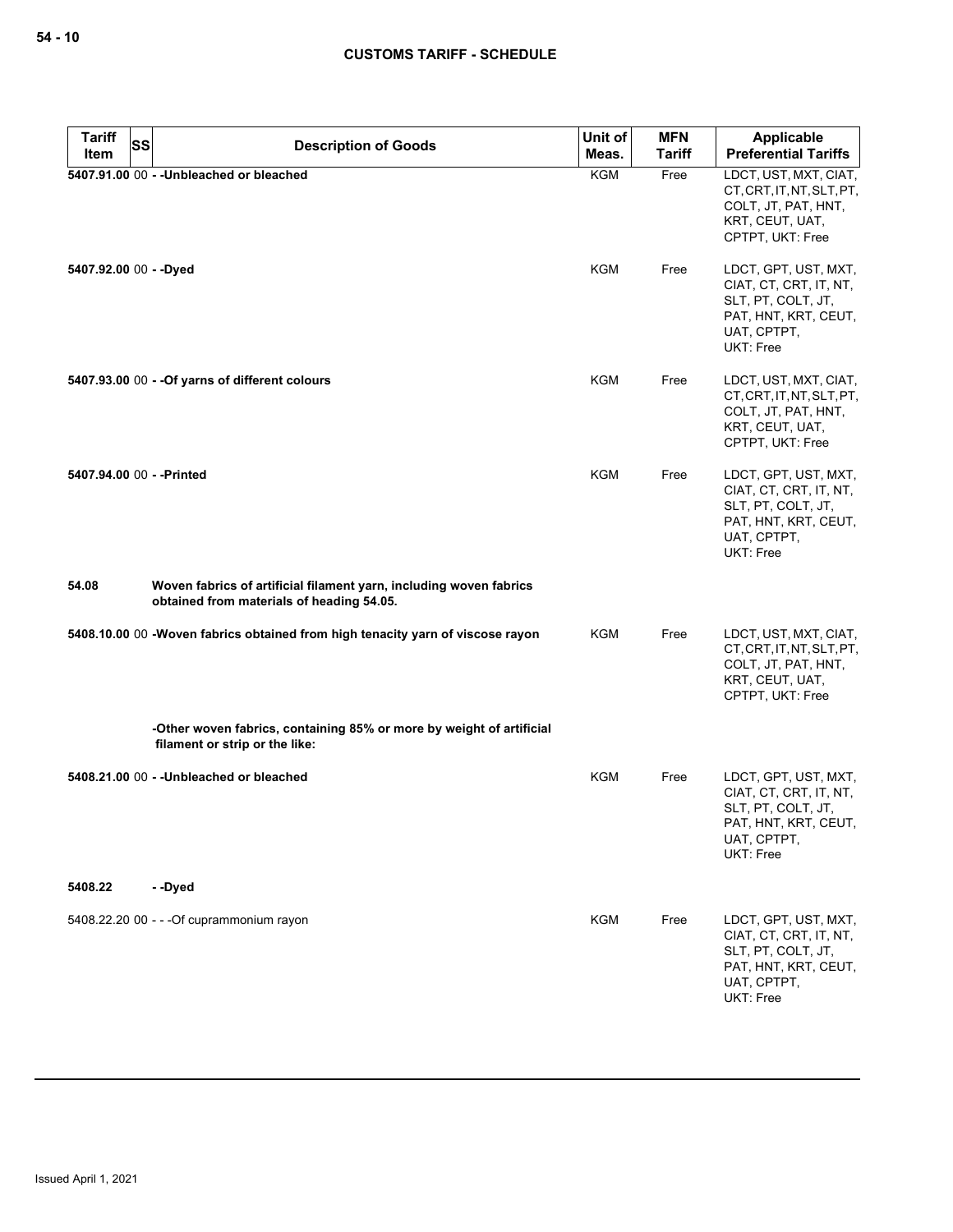# **CUSTOMS TARIFF - SCHEDULE**

| Tariff<br><b>Item</b>     | SS | <b>Description of Goods</b>               | Unit of<br>Meas. | <b>MFN</b><br><b>Tariff</b> | <b>Applicable</b><br><b>Preferential Tariffs</b>                                                                         |
|---------------------------|----|-------------------------------------------|------------------|-----------------------------|--------------------------------------------------------------------------------------------------------------------------|
| 5408.22.90 00 - - - Other |    |                                           | KGM              | Free                        | LDCT, GPT, UST, MXT,<br>CIAT, CT, CRT, IT, NT,<br>SLT, PT, COLT, JT,<br>PAT, HNT, KRT, CEUT,<br>UAT, CPTPT,<br>UKT: Free |
| 5408.23                   |    | - - Of yarns of different colours         |                  |                             |                                                                                                                          |
|                           |    | 5408.23.10 00 - - - Of cuprammonium rayon | <b>KGM</b>       | Free                        | LDCT, UST, MXT, CIAT,<br>CT, CRT, IT, NT, SLT, PT,<br>COLT, JT, PAT, HNT,<br>KRT, CEUT, UAT,<br>CPTPT, UKT: Free         |
| 5408.23.90 00 - - - Other |    |                                           | <b>KGM</b>       | Free                        | LDCT, UST, MXT, CIAT,<br>CT, CRT, IT, NT, SLT, PT,<br>COLT, JT, PAT, HNT,<br>KRT, CEUT, UAT,<br>CPTPT, UKT: Free         |
| 5408.24                   |    | --Printed                                 |                  |                             |                                                                                                                          |
|                           |    | 5408.24.10 00 - - - Of cuprammonium rayon | <b>KGM</b>       | Free                        | LDCT, GPT, UST, MXT,<br>CIAT, CT, CRT, IT, NT,<br>SLT, PT, COLT, JT,<br>PAT, HNT, KRT, CEUT,<br>UAT, CPTPT,<br>UKT: Free |
| 5408.24.90 00 - - - Other |    |                                           | <b>KGM</b>       | Free                        | LDCT, GPT, UST, MXT,<br>CIAT, CT, CRT, IT, NT,<br>SLT, PT, COLT, JT,<br>PAT, HNT, KRT, CEUT,<br>UAT, CPTPT,<br>UKT: Free |
|                           |    | -Other woven fabrics:                     |                  |                             |                                                                                                                          |
|                           |    | 5408.31.00 00 - - Unbleached or bleached  | <b>KGM</b>       | Free                        | LDCT, GPT, UST, MXT,<br>CIAT, CT, CRT, IT, NT,<br>SLT, PT, COLT, JT,<br>PAT, HNT, KRT, CEUT,<br>UAT, CPTPT,<br>UKT: Free |
| 5408.32.00 00 - - Dyed    |    |                                           | <b>KGM</b>       | Free                        | LDCT, GPT, UST, MXT,<br>CIAT, CT, CRT, IT, NT,<br>SLT, PT, COLT, JT,<br>PAT, HNT, KRT, CEUT,<br>UAT, CPTPT,<br>UKT: Free |